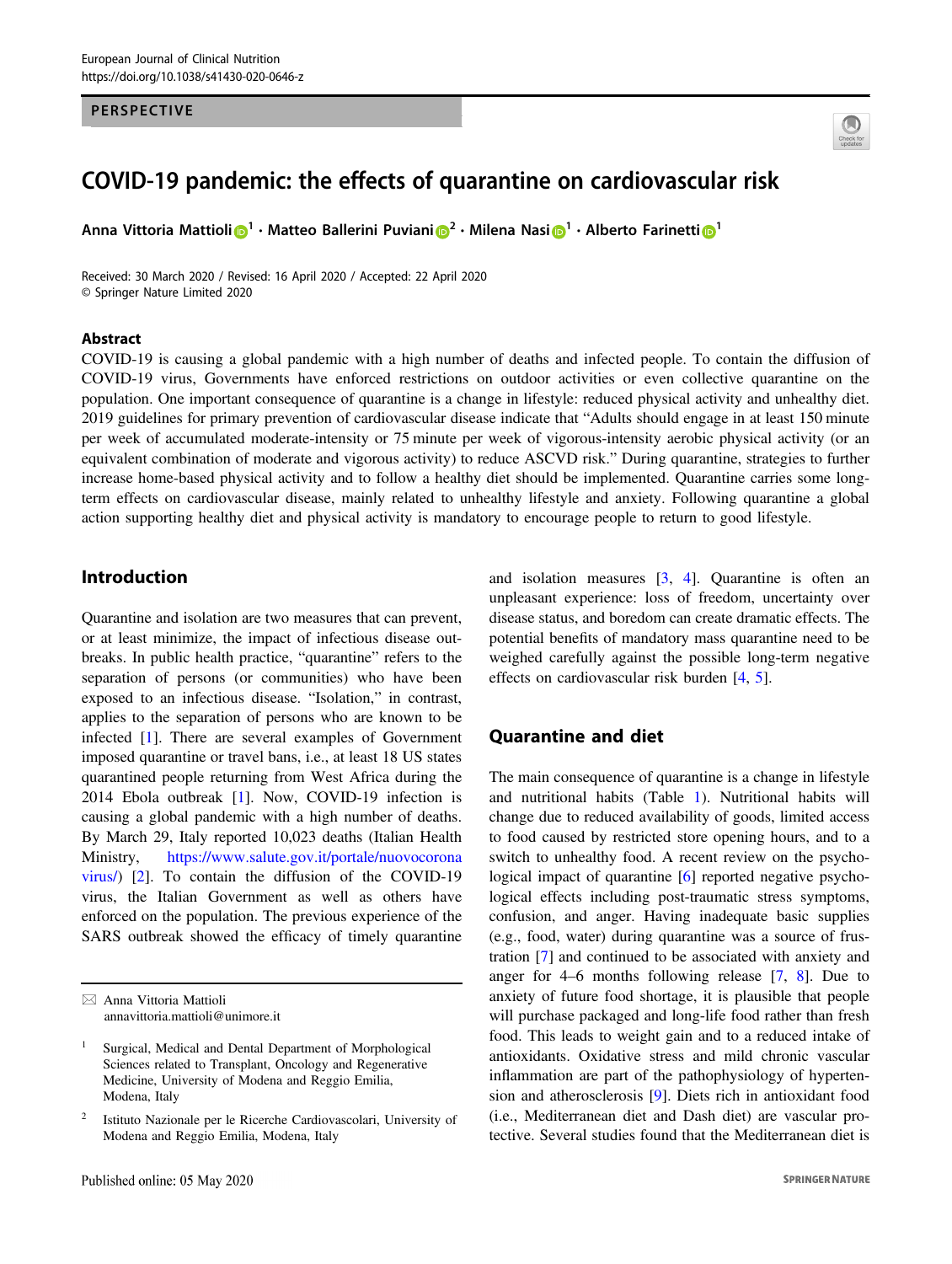<span id="page-1-0"></span>What is known about quarantine and isolation

- Quarantine and isolation are efficacy in reducing diffusion of infection and prevent pandemic
- Quarantine and isolation are associated with anxiety, anger and stress
- Anxiety and stress are frequently associated with unhealthy lifestyle
- Quarantine induce a reduction of outside exercise and physical activity
- Stress as well as depression can induce people to eat and drink to feel better

associated with a reduction in incidence, prevalence, and mortality from coronary artery disease, cardiovascular disease, diabetes, and in all-causes mortality including cancer [\[10](#page-3-0), [11\]](#page-3-0). A systematic review on 7186 subjects (5168 subjects assigned to a Mediterranean diet), reported a significant reduction in central obesity with a Mediterraneantype diet [[12\]](#page-3-0). Mediterranean diet is naturally low in sodium due to its low degree of processing, unlike processed foods (a term that covers all foods that have undergone manufacturing methods, including convenience foods and products like bread, cheese, and meat products) and is also rich in fruit and vegetables [[13\]](#page-3-0). Diets rich in fruits and vegetables have several positive effects: known health benefits of high flavonol intake, potential increase in nitric oxide species, concomitant weight loss, reduction of blood pres-sure, and reduction of inflammatory markers [\[14](#page-3-0), [15](#page-3-0)]. These beneficial effects are similar in men and women despite the fact that adherence to diet and healthy lifestyle is influenced by gender  $[11, 16]$  $[11, 16]$  $[11, 16]$  $[11, 16]$ .

Quarantine induces anxiety and stress. Torres and Nowson analyzed the relationship between stress and eating behavior and identified that people cope with stress by eating and drinking in an attempt to feel better ("stressrelated eating"). These stress-driven eaters and drinkers were more likely to eat unhealthy foods such as snacks, hamburgers, soda cola, and chocolate regularly and to drink wine and spirits more frequently. In addition, the lack of emotional support from friends and relatives was predictive of stress-driven eating and drinking behaviors [[17,](#page-3-0) [18](#page-3-0)]. During quarantine, stress-driven eaters would easily switch from a healthy diet to unhealthy ones. This would affect cardiovascular risk mainly in high-risk patients.

### Quarantine and physical activity

Together with the unhealthy diet, the reduction of physical activity will contribute to weight gain during quarantine. Regular physical activity is mandatory to maintain health status, and is associated with reduction in cardiovascular risk [\[11](#page-3-0), [19\]](#page-3-0). The OMS suggests performing physical activity, such as walking, cycling, sports, dance, and yoga, in a manner that will prevent noncommunicable disease [\[20\]](#page-3-0). During quarantine the Italian Government prohibited the great majority of outdoor and social activities (e.g., going to the gym) resulting in a reduction of physical activity. Despite the guidelines to workout at home, only few subjects comply.

The reduction of physical activity will increase oxidative stress. Oxidative stress leads to apoptotic cell death of endothelial cells, reduces nitric oxide levels, increases activity of matrix metalloproteases and amplifies vascular inflammation, provoking vasoconstriction, LDL oxidation, and accumulation of foam cells [\[19](#page-3-0), [21\]](#page-3-0). Oxidative stress is mutually linked to inflammation, often associated with an increased risk of endothelial dysfunction [\[21](#page-3-0)]. In addition, obesity is associated with elevated circulating levels of IL-6 and TNFα, which are subsequently decreased with weight loss. In obese subjects, adipose tissue becomes dysfunctional, promoting a pro-inflammatory, hyperlipidemic, and insulin resistant environment that contributes to cardiovascular disease [\[22](#page-3-0)].

It is well recognized that chronic physical activity attenuates oxidative stress in healthy subjects via the improvement of antioxidant enzyme capacities and inflammation via the enhancement of anti-inflammatory molecules [\[23\]](#page-3-0). The reduction of physical activity worsens cardiovascular risk by increasing cardiovascular risk factors burden.

#### Quarantine and well-being

The role of negative psychological factors—including depression, anxiety, and hostility—in the development and progression of cardiovascular disease is well established [\[24](#page-3-0), [25](#page-3-0)].

By contrast, several studies have linked positive psychological characteristics with lower levels of traditional cardiovascular risk factors and decreased incidence of CV disease [\[26](#page-3-0)]. Prospective investigations of patients with existing CVD have shown that greater positive well-being is associated with reduced risk of secondary cardiovascular events and mortality [\[26](#page-3-0), [27\]](#page-3-0).

Positive well-being is thought to influence cardiovascular disease by (a) promoting adaptive physiological functioning, (b) motivating better health behaviors, and (c) buffering against the detrimental effects of stress on health [\[26](#page-3-0), [28](#page-3-0), [29\]](#page-3-0). These three pathways are interrelated and not mutually exclusive.

Positive well-being may act as a modifiable protective factor that could reduce the burden of CVD through its potential influences on lifestyle behaviors [[24,](#page-3-0) [26](#page-3-0)–[28\]](#page-3-0). People with higher positive well-being tend to have better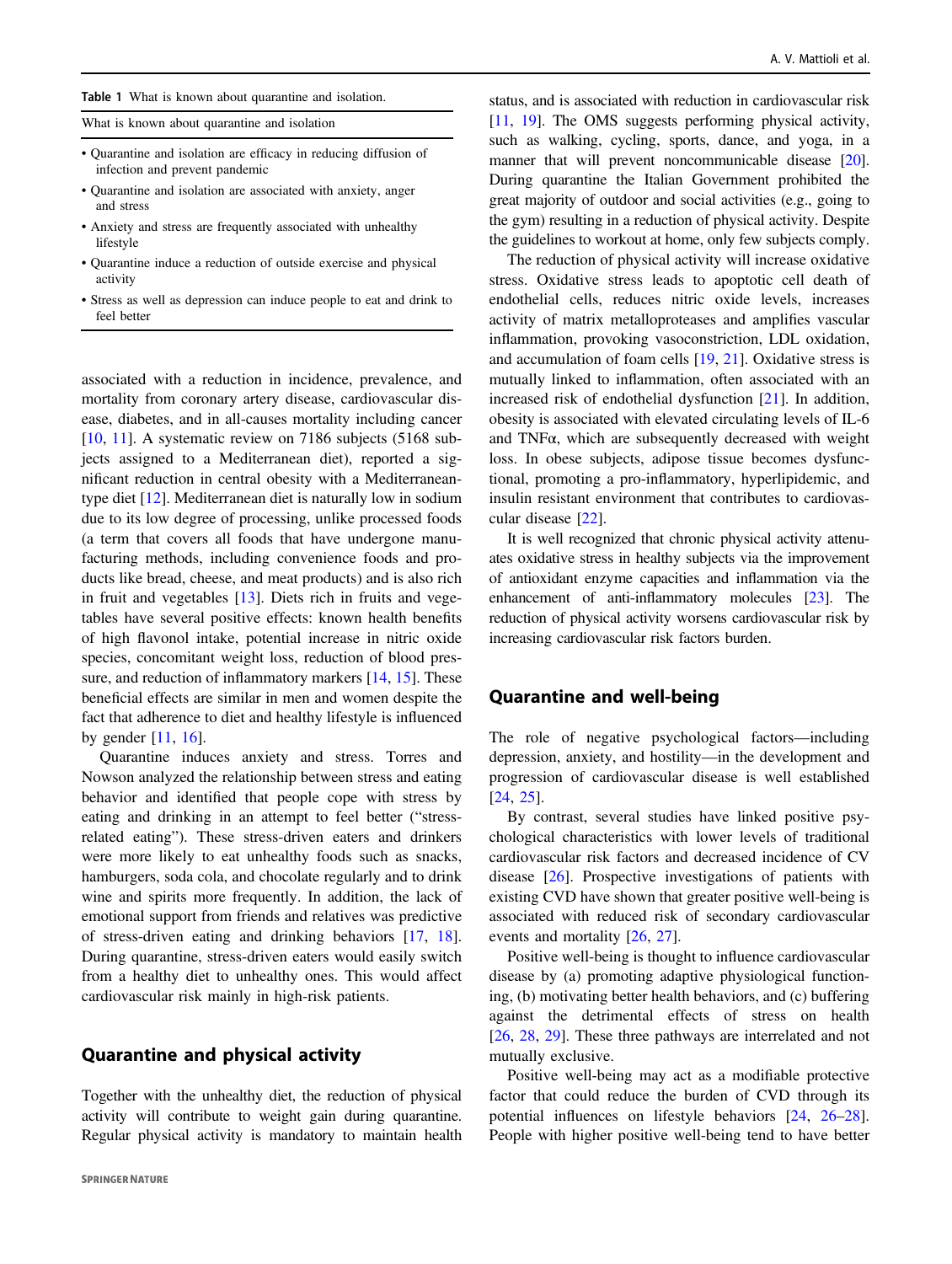<span id="page-2-0"></span>health behaviors, including nonsmoking, greater physical activity, better dietary patterns, and lower incidence of sleep disturbances. It remains unclear whether positive well-being leads to better subsequent health behaviors or vice versa, however a strong relationship has been demonstrated. Positive well-being is thought to have multiple salutary effects during stress, such as reducing inflammatory and cardiovascular responses to acute stressors. Positive well-being also acts on cardiovascular function and cardiac autonomic control, reducing heart rate and blood pressure [[24](#page-3-0), [26\]](#page-3-0).

## Effects of quarantine in the long-term period

It is difficult to see the acute effects of quarantine on atherosclerosis. Nonhealthy lifestyle through increase of inflammatory status could trigger activation of preexisting plaques. We cannot exclude that changes in lifestyle persist after quarantine. In this case the risk of an economic crisis will maintain stress and anxiety in subjects, principally in those belonging to low socio-economic categories, leading to an increase in cardiovascular risk.

Following the Spagnola pandemic throughout 1918, a peak of cardiovascular events was reported. Such events manifest from 7 to 10 days after the emergence of influenza symptoms. In 1918, immediately after the end of the Spagnola epidemic, deaths caused by cardiovascular events had outmatched deaths from other causes, including superimposed pneumonia [[30,](#page-3-0) [31\]](#page-3-0).

## What must be done to prevent increase of obesity and of cardiovascular risk

We think cardiologists need to be prepared to face the likely increase in obesity immediately after the end of the pandemic.

During quarantine we must promote physical activity at home. Little information is available on effects of homebased physical activity on chronic disease [\[32](#page-3-0)–[34](#page-3-0)]. Despite physical activity being defined mandatory for cardiovascular prevention, guidelines do not contain home-based physical activity indications [[35\]](#page-3-0). The "2019 ACC/AHA Guideline on the Primary Prevention of Cardiovascular Disease" recommended that "Adults should engage in at least 150 minute per week of accumulated moderateintensity or 75 minute per week of vigorous-intensity aerobic physical activity (or an equivalent combination of moderate and vigorous activity) to reduce ASCVD risk" (Class I LOE B-NR) or "for adults unable to meet the minimum physical activity recommendations, engaging in some moderate- or vigorous-intensity physical activity, even if less than this recommended amount, can be beneficial to reduce ASCVD risk" (Class IIa LOE B-NR) [\[35](#page-3-0)].

Table 2 Key point for managing patients after pandemic COVID-19 restriction.

Key point for managing patients after pandemic COVID-19 restriction

- Changes of nutritional habits: are there temporarily or persist long after the end of restriction?
- Changes in lifestyle including physical activity
- Stress and anxiety persistence
- Differences between men and women
- Number of cardiovascular events

The WHO has just released guidance to "Stay physically active during self-quarantine" in order to improve healthy behaviour during quarantin [\[36](#page-3-0)]. Today there are thousands of workout videos available on the Internet. The goal is to assist people perform these workouts independently on their own. A common observation is that even people who visit gym regularly find it difficult to perform all steps (body pose alignments) in a workout accurately. By continuously doing an exercise incorrectly may eventually cause severe long-term injuries [\[37\]](#page-3-0).

After quarantine we need to reevaluate the cardiovascular risk in patients together with metabolic parameters including glycemic status. Patients also need to be evaluated by psychologist to early identify the persistence of anxiety and stress (Table 2). A global action supporting healthy diet and physical activity is mandatory to encourage people to return to good lifestyle. This action has to be stronger at a low socio-economic level where individuals will suffer to a higher degree from the restrictions.

Acknowledgements We would like to thank Mrs Janet Ann Carter for reviewing the paper. We thank everyone who is working to resolve the SARS-Cov-2 pandemic.

Author contributions MBP, MN, and AVM conceived of the idea at the basis of the article. AVM, MN, and MBP developed the different parts of the manuscript. All authors performed the final supervision. All authors contributed to and approved the final manuscript.

#### Compliance with ethical standards

Conflict of interest The authors declare that they have no conflict of interest.

Publisher's note Springer Nature remains neutral with regard to jurisdictional claims in published maps and institutional affiliations.

## **References**

- 1. Parmet WE, Sinha MS. Covid-19—the law and limits of quarantine. N Engl J Med. 2020. <https://doi.org/10.1056/NEJMp2004211.>
- 2. Wu Z, McGoogan JM. Characteristics of and important lessons from the coronavirus disease 2019 (COVID-19) outbreak in China: summary of a report of 72 314 cases from the Chinese